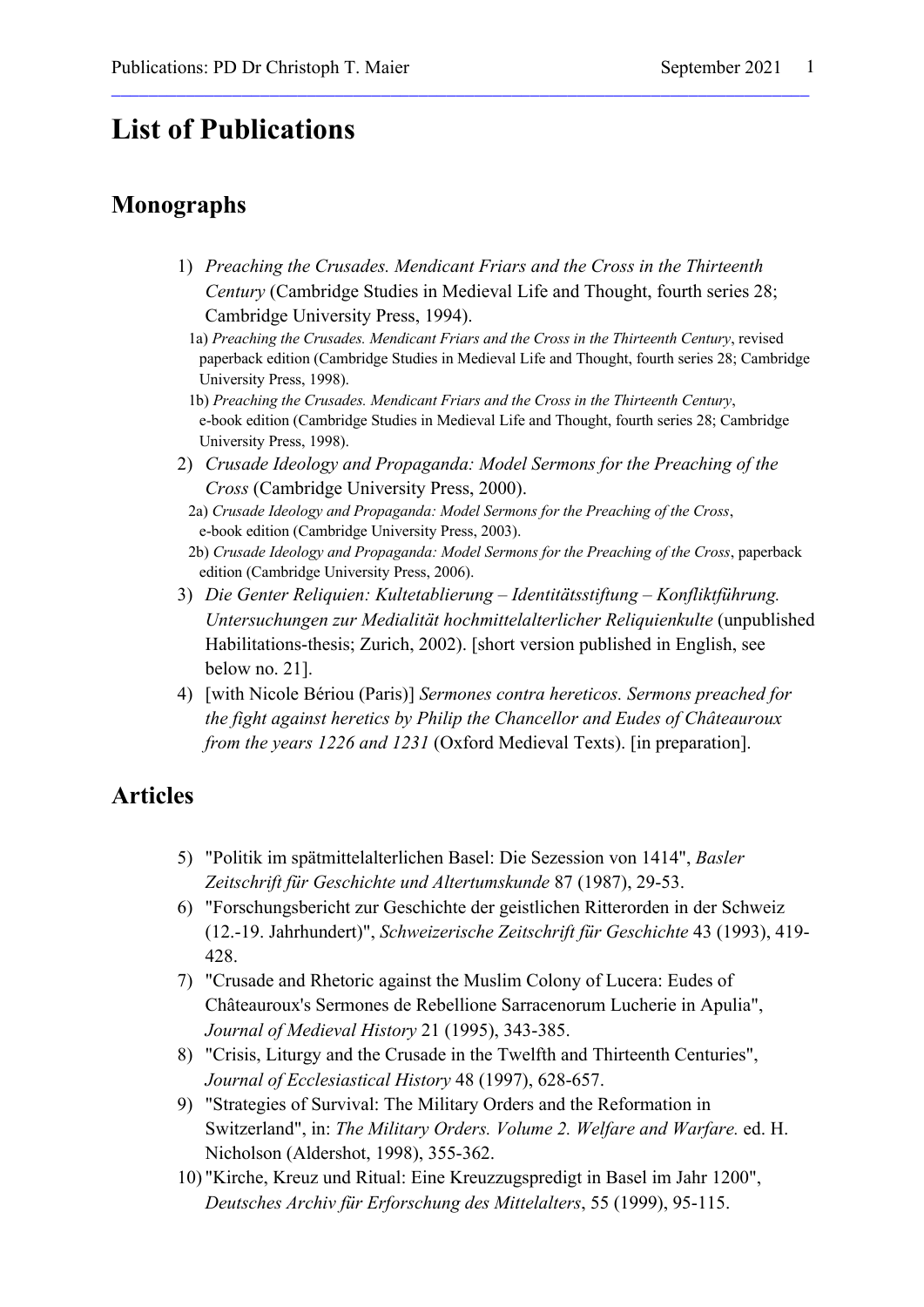- 11) "Crusade Propaganda and Attacks against Jews in the Late Twelfth and the Early Thirteenth Centuries", in: *Uluslararasi Haçli Seferleri Sempozyumu, 23-25 Haziran 1997, Istanbul*, ed. Türk Tarih Kurumu (Ankara, 1999), 213-226.
- 12) "Mass, the Eucharist and the Cross: Innocent III and the Relocation of the Crusade", in: *Pope Innocent III and His World*, ed. J. C. Moore (Aldershot, 1999), 351-360.

\_\_\_\_\_\_\_\_\_\_\_\_\_\_\_\_\_\_\_\_\_\_\_\_\_\_\_\_\_\_\_\_\_\_\_\_\_\_\_\_\_\_\_\_\_\_\_\_\_\_\_\_\_\_\_\_\_\_\_\_\_\_\_\_\_\_\_\_\_\_\_\_\_\_\_

- 13) "*Civilis et pia regis Francorum deceptio:* Louis IX as crusade preacher", in: *Dei Gesta per Francos. Etudes sur les criosades dédiées à Jean Richard — Crusade Studies in Honour of Jean Richard*, ed. M. Balard, B. Z. Kedar, J. Riley-Smith (Aldershot, 2001), 57-63.
- 14) "Konflikt und Kommunikation: Neues zum Kreuzzugsaufruf Urbans II.", in: *Jerusalem im Hoch- und Spätmittelalter: Konflikte und Konfliktregelungen — Vorstellungen und Vergegenwärtigungen*, ed. D. Bauer, K. Herbers, N. Jaspert (Stuttgart, 2001), 13-30.
- 15) "The *Bible moralisée* and the Crusades", in: *The Experience of Crusading 1*, ed. M. Bull and N. Housley (Cambridge, 2003), 209-222.
- 16) "Die Rolle der Frauen in der Kreuzzugsbewegung", *Päpste, Pilger, Poenitentiarie. Festschrift für Ludwig Schmugge zum 65. Geburtstag*, ed. A. Meyer, C. Rendtel, M. Widmer-Butsch (Tübingen, 2004), 253-281.
- 17) "The Roles of Women in the Crusade Movement: A Survey", *Journal of Medieval History* 30 (2004), 61-82.
- 18) "Sermons as Evidence for the Communication between Clergy and Laity", in. *Bilan et perspectives des études médiévales (1993-1999). Actes du deuxième Congès européen d'Etudes Médiévales, Barcelone (8-12 juin 1999)*, ed. J. Hamesse (Textes et Etudes du Moyen Age, 22: Turnhout, 2004), 225-245.
- 19) "St. Jakob an der Birs 1444", in *Schweizer Schlachtfelder II* (Schriftenreihe der Eidgenössischen Militärbibliothek und des Historischen Dienstes 11; Bern 2004), 25-43.
- 20) "Schwaderloh 1499", in *Schweizer Schlachtfelder III* (Schriftenreihe der Eidgenössischen Militärbibliothek und des Historischen Dienstes 12; Bern 2004), 4-20.
- 21) "Saints, Tradition and Monastic Identity: The Ghent Relics 850-1100", *Revue Belge de Philologie et d'Histoire,* 85 (2007), 11-64.
	- 21a) "Crisis, Liturgy and the Crusade in the Twelfth and Thirteenth Centuries", [orig. in: *Journal of Ecclesiastical History,* 48 (1997), 628-657; above no. 8], Andrew Jotischky (ed.), *The Crusades. Critical Concepts in Historical Studies. Vol. 3* (London, 2008), 390-420.
- 21b) "The Roles of Women in the Crusade Movement: A Survey" [orig. in: *Journal of Medieval History,* 30 (2004), 61-82; above no. 17], in: Andrew Jotischky (ed.), *The Crusades. Critical Concepts in Historical Studies. Vol. 4* (London, 2008), 371-393.
- 22) "Pope Innocent III and the Crusades Revisited", in *Religion as an Agent of Change*. *Crusades – Reformation – Pietism,* ed. P. Ingesman. (Brill's Series in Church History and Religious Culture 72). Leiden, 2016, 55-74.
- 23) "Propaganda und Diversifikation der Kreuzzüge im 13. Jahrhundert ", in *Die Kreuzuugsbewegung im römisch-deutschen Reich (11.-13. Jahrhundert),* eds. N. Jaspert and S. Tebruck, Ostfildern, 2016, 241-254.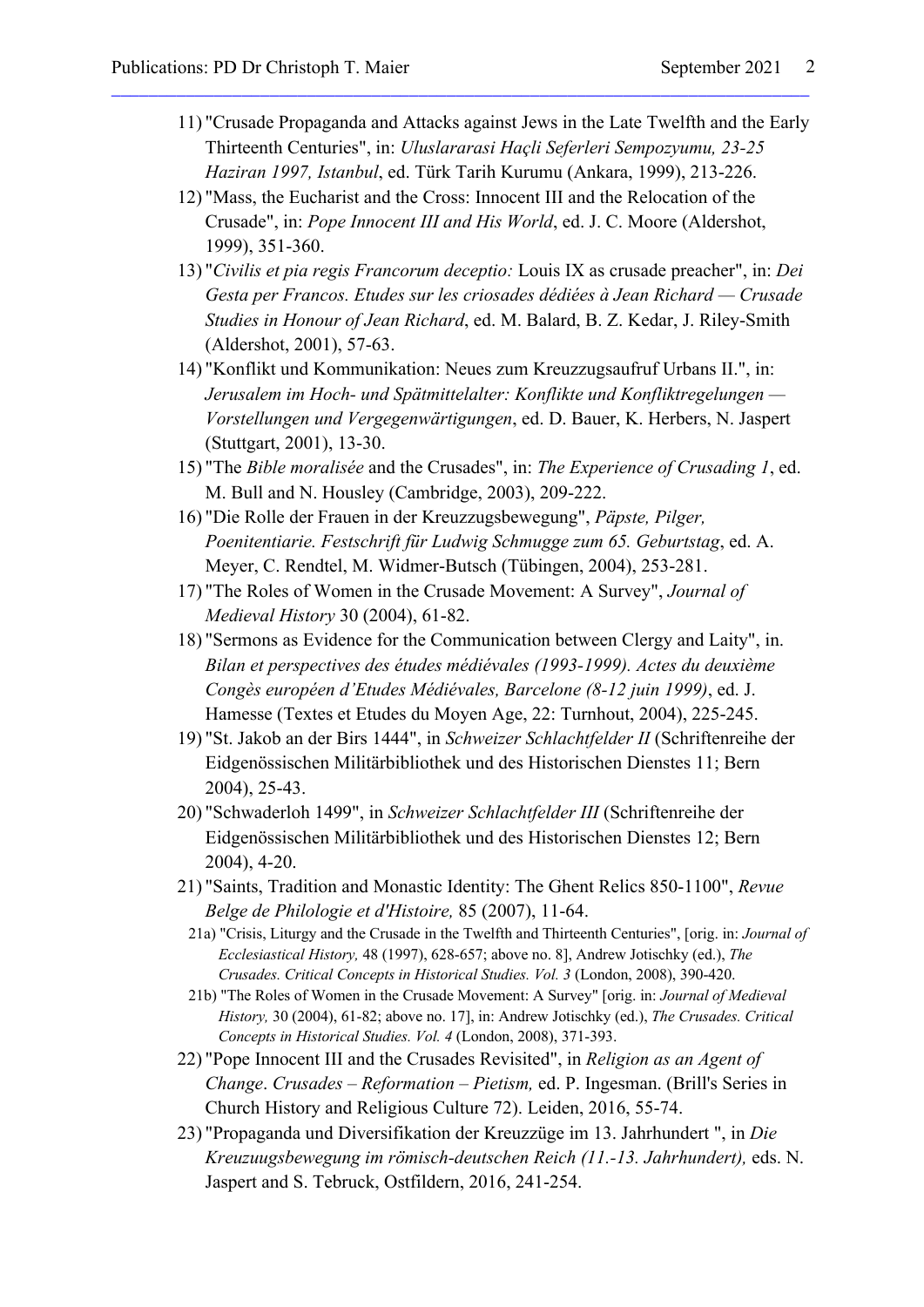24) "Gendermetaphorik in der Kreuzzugspropaganda des 13. Jahrhunderts", in *Kreuzzug und Gender*, eds. I. Baumgärtner and M. Panse (Das Mittelalter. Perspektiven mediävistischer Forschung 21, 2016, Heft 1). Berlin, 2016, 145- 158.

\_\_\_\_\_\_\_\_\_\_\_\_\_\_\_\_\_\_\_\_\_\_\_\_\_\_\_\_\_\_\_\_\_\_\_\_\_\_\_\_\_\_\_\_\_\_\_\_\_\_\_\_\_\_\_\_\_\_\_\_\_\_\_\_\_\_\_\_\_\_\_\_\_\_\_

- 25) "Ritual, what else? Papal Letters, Sermons and the Making of Crusaders", in: *Journal of Medieval History*, 44 (2018), 333-346.
- 26) "Propaganda and Masculinity: Gendering the Crusades in Thirteenth-Century Sermons", in: *Masculinity and Crusading*, eds. N. R. Hodgson, K. J. Lewis, M. M. Mesley (Crusades Subsidia 13). Abingdon, 2019, 21-35.
- 27) "*Brevis Ordinacio de Predicacione Sancte Crucis*: Edition, Translation and Commentary", in: *Crusades* 18 (2019), 25-65.

27a) "Ritual, what else? Papal Letters, Sermons and the Making of Crusaders" [orig. in: *Journal of Medieval History*, 44 (2018), 333-346; above no. 25], in: Iben Fonnesberg-Schmidt et al., *The Papacy and Communication in the Central Middle Ages* (Abingdon, 2021), \$\$\$-\$\$\$.

- 28) "When was the first history of the crusades written?", in: *The Crusades: History and Memory. Proceedings of the Ninth Quadrennial Conference of the Society for the Study of the Crusades and the Latin East, Odense, 27 June–1 July 2016, Vol. 2,* eds. K. V. Jensen and T. K. Nielsen (Outremer 12) Turnhout, 2021, 13-28.
- 29) "Crusaders and Jews: the York massacre of 1190 re-visited", *Anglo Norman Studies XLV: Proceedings of the Battle Conference 2021* (Volume 45), ed. Stephen D. Church (Woodbridge: Boydell & Brewer, 2022) [forthcoming].
- 30) "Crusade Propaganda and Attacks against Jews: A Breakdown of Communication?", *Journal of Medieval History,* 49 (2023) [forthcoming].
- 31) "Historiography of the Crusades", *Cambridge History of the Crusades*, eds. J. Phillips, M. Bull et al., Cambridge University Press. [forthcoming].

#### **Encyclopaedia entries**

- 32) "David Joris", *Lexikon für Theologie und Kirche* 5 (1996).
- 33) "Bernhard von Angeloch" in *Historisches Lexikon der Schweiz* 1 (2002).
- 34) "Crusades", in: *New Catholic Encyclopedia* 4 (2003), 405-415.
- 35) "Gregory VIII", *New Catholic Encyclopedia* 6 (2003).
- 36) "Deutscher Orden", "Jacques I. de Cordon d'Evieu", in *Historisches Lexikon der Schweiz* 3 (2004).
- 37) "Jacques I. de Cordon d'Evieu", in *Historisches Lexikon der Schweiz* 3 (2004).
- 38) "Peter von Englisberg", "Niklaus von Fleckenstein", in *Historisches Lexikon der Schweiz* 4 (2006).
- 39) "Niklaus von Fleckenstein", in *Historisches Lexikon der Schweiz* 4 (2006).
- 40) "Eudes of Châteauroux", *The Crusades. An Encyclopedia*, ed. A. V. Murray, Abc-Clio: Santa Barbara, CA (2006).
- 41) "Lucera", *The Crusades. An Encyclopedia*, ed. A. V. Murray, Abc-Clio: Santa Barbara, CA (2006).
- 42) "Propaganda", *The Crusades. An Encyclopedia*, ed. A. V. Murray, Abc-Clio: Santa Barbara, CA (2006).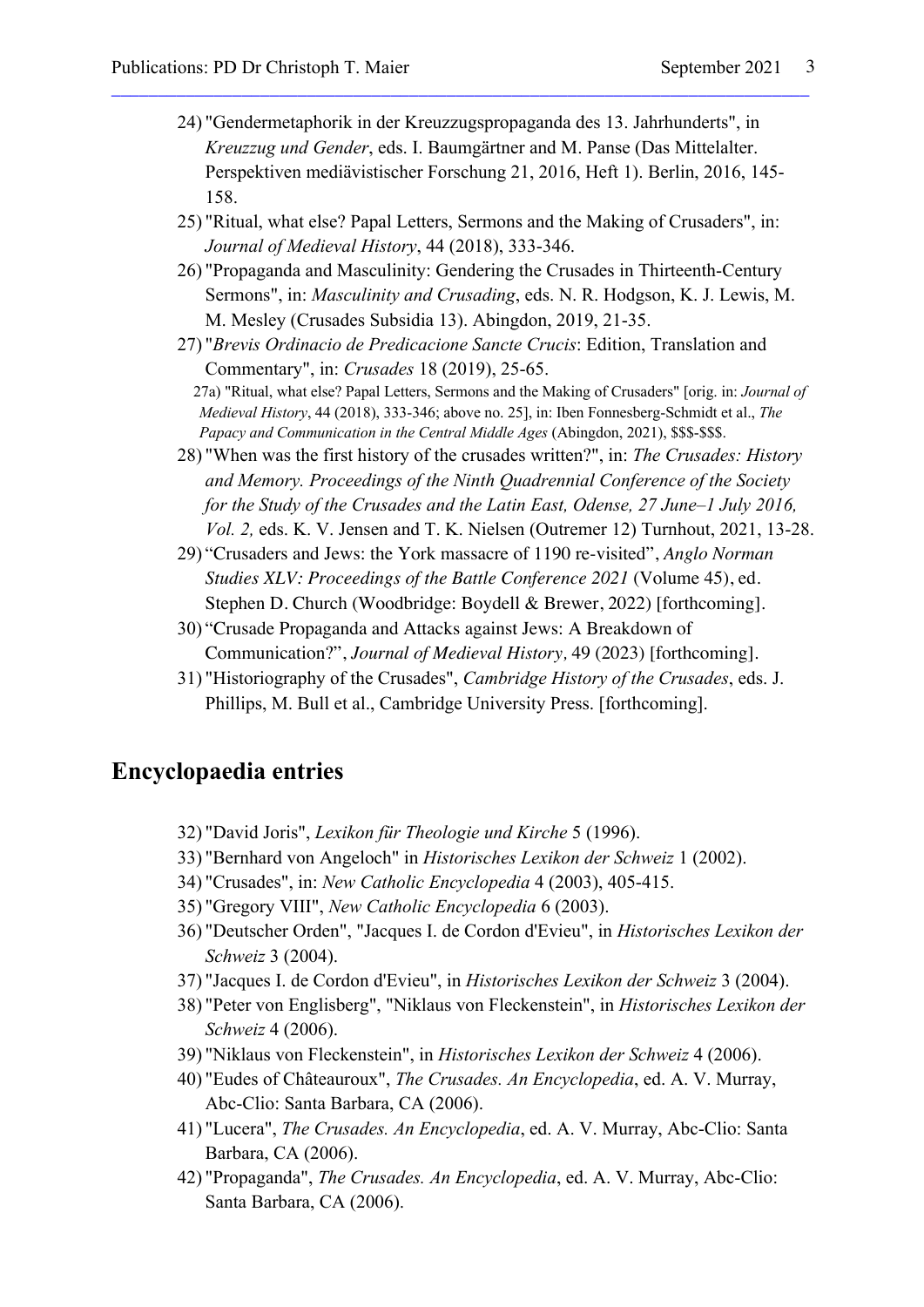43) "Sermons and Preaching", *The Crusades. An Encyclopedia*, ed. A. V. Murray, Abc-Clio: Santa Barbara, CA (2006).

\_\_\_\_\_\_\_\_\_\_\_\_\_\_\_\_\_\_\_\_\_\_\_\_\_\_\_\_\_\_\_\_\_\_\_\_\_\_\_\_\_\_\_\_\_\_\_\_\_\_\_\_\_\_\_\_\_\_\_\_\_\_\_\_\_\_\_\_\_\_\_\_\_\_\_

- 44) "Drenther Crusade", *The Crusades. An Encyclopedia*, ed. A. V. Murray, Abc-Clio: Santa Barbara, CA (2006).
- 45) "Ideology", *The Crusades. An Encyclopedia*, ed. A. V. Murray, Abc-Clio: Santa Barbara, CA (2006).
- 46) "Franciscans and Crusade", *The Crusades. An Encyclopedia*, ed. A. V. Murray, Abc-Clio: Santa Barbara, CA (2006).
- 47) "Dominicans and Crusade", *The Crusades. An Encyclopedia*, ed. A. V. Murray, Abc-Clio: Santa Barbara, CA (2006).
- 48) "Papal Letters", *The Crusades. An Encyclopedia*, ed. A. V. Murray, Abc-Clio: Santa Barbara, CA (2006).
- 49) "Johann von Hattstatt", in *Historisches Lexikon der Schweiz* 6 (2007).
- 50) "Suisse", *Prier et Combattre. Dictionnaire européen des ordres militaires au Moyen Âge*, ed. N. Bériou and P. Josserand (Paris, 2009).
- 51) "Ritterorden", in *Historisches Lexikon der Schweiz* 10 (2011).

### **Book reviews**

- 52) Review of D. L. D'Avray, *Death and the Prince. Memorial Preaching before 1350* (Oxford, 1994), *History* 81 (1996).
- 53) Review of D. Burr, *Olivi's Peacable Kingdom. A Reading of the Apocalypse Commentary* (Philadelphia, 1993), *History* 81 (1996).
- 54) Review of C. Gilly, *Adam Haslmayr. Der erste Verkünder der Manifeste der Rosenkreuzer* (Amsterdam, 1994), *Schweizerische Zeitschrift für Geschichte* 46 (1996).
- 55) Review of N. Bériou, *L'avènement des maitres de la Parôle. La Prédication à Paris au xiiie siècles* (Paris, 1998), *Freiburger Zeitschrift für Theologie und Kirchengeschichte* 47 (2000).
- 56) Review of M. Barber, *The Cathars. Dualist Heretics in Languedoc in the High Middle Ages* (Harlow, 2000), in *Crusades* 1 (2002).
- 57) Review of *Gendering the Crusades*, ed. Susan B. Edgington and Sarah Lambert (Cardiff, 2001), in *Crusades* 2 (2003).
- 58) Review of B. M.Kienzle, *Cistercians, Heresy and Crusade in Occitania, 1145- 1229* (Woodbridge, 2001), in *Crusades* 2 (2003).
- 59) Review of A. Linder, *Raising Arms. Liturgy in the Struggle to Liberate Jerusalem in the Late Middle Ages* (Turnhout, 2003) in *The International History Review* 26 (2004).
- 60) Review of *The Crusades*, ed. Thomas F. Madden (Blackwell Essential Readings in History; Oxford, 2002), in *Crusades* 3 (2004).
- 61) Review of *Crusade and Conversion on the Baltic Frontier 1150-1500*, ed. Alan V. Murray (Aldershot, 2002), in *Crusades* 3 (2004).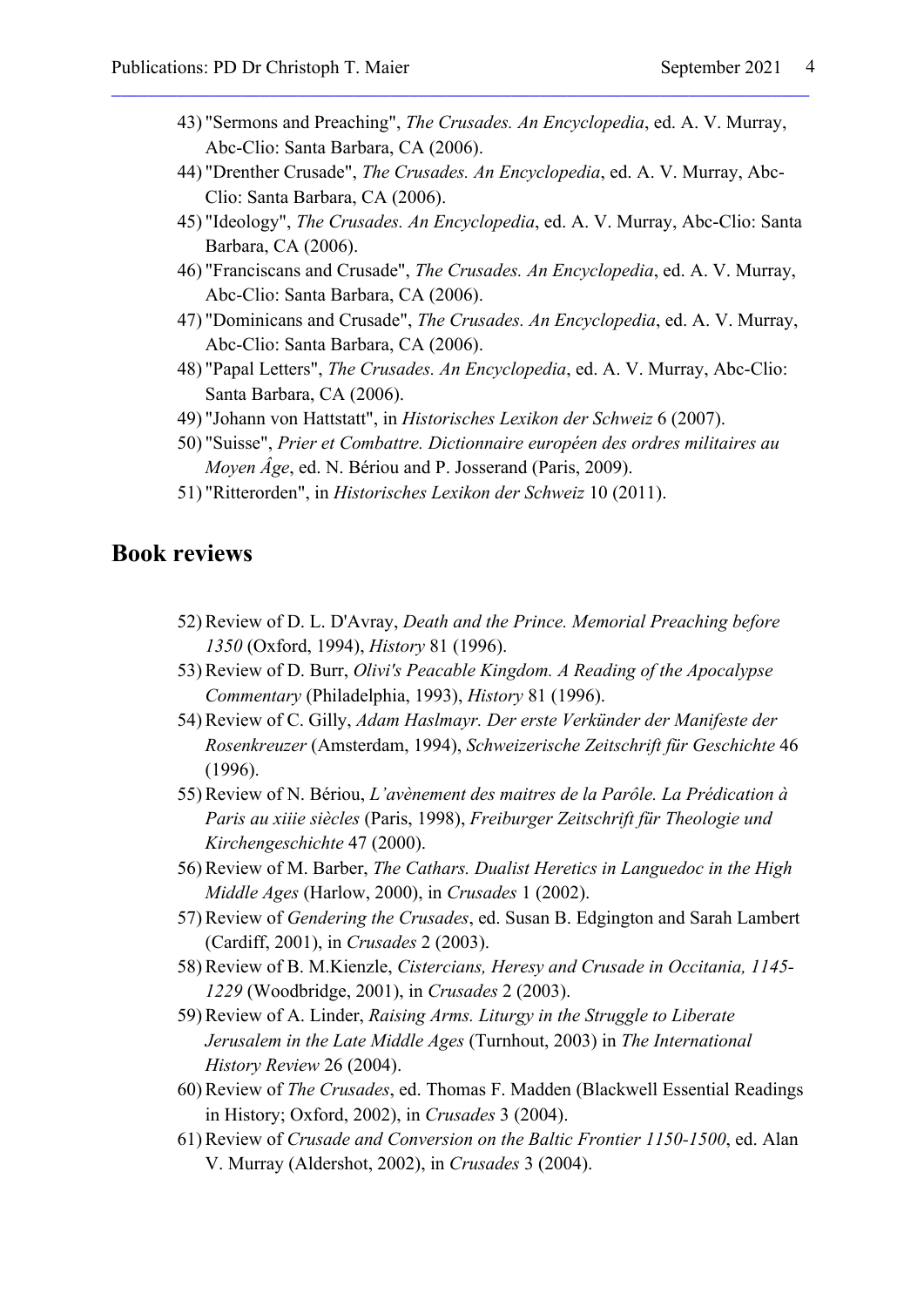62) Review of Thomas A. Fudge, *The Crusade against Heretics in Bohemia, 1418- 1437: Sources and Documents for the Hussite Crusades* (Crusade Texts in Translation, 9), Aldershot, 2002, in *Crusades* 4 (2005).

\_\_\_\_\_\_\_\_\_\_\_\_\_\_\_\_\_\_\_\_\_\_\_\_\_\_\_\_\_\_\_\_\_\_\_\_\_\_\_\_\_\_\_\_\_\_\_\_\_\_\_\_\_\_\_\_\_\_\_\_\_\_\_\_\_\_\_\_\_\_\_\_\_\_\_

- 63) Review of Nikolas Jaspert, *Die Kreuzzüge* (Geschichte kompakt), Darmstadt, 2003, in *Crusades* 4 (2005).
- 64) Review of *The Crusades. A Reader*, ed. Sarah Jane Allen and Emilie Amt (Readings in Medieval Civilizations and Cultures, 8). Peterborough, Ontario: Broadview Press, 2003, in *Crusades* 5 (2006).
- 65) Review of Christine Dernbecher, *"Deus et virum suum diligens". Zur Rolle und Bedeutung der Frau im Umfeld der Kreuzzüge* (SOFIE. Saarländische Schriftenreihe zur Frauenforschung, 16). St. Ingbert: Röhrig Universitätsverlag, 2003, and Sabine Geldsetzer, *Frauen auf Kreuzzügen 1096-1291.* Darmstadt: Wissenschaftliche Buchgesellschaft, 2003, in *Crusades* 5 (2006).
- 66) Review of Dyan Elliott, *Proving Woman. Female Spirituality and Inquisitorial Culture in the Later Middles Ages*, Princeton University Press, Princeton and Oxford, 2004, in *Mediaevistik* 17 (2006).
- 67) Review of Caroline Smith, *Crusading in the Age of Joinville*. Aldershot (UK) and Burlington, VT: Ashgate, 2006, in *Speculum* 82 (2007).
- 68) Review of Christopher Tyerman, *God's War. A New History of the Crusade,*  Cambridge, Mass.: The Belknap Press of Harvard University Press, 2006, in *The Catholic Historical Review* 93 (2007).
- 69) Review of *Crusading in the Fifteenth Century. Message and Impact*, ed. Norman Housley. Basingstoke and New York: Palgrave Macmillan, 2004, in *Crusades* 6 (2007).
- 70) Review of James M. Powell, *The Crusades, The Kingdom of Sicily*, *and the Mediterranean* (Variorum Collected Studies Series, CS871, Aldershot and Burlington VT: Ashgate, 2007. Pp. Pp. x, 312), in *The Catholic Historical Review* 94 (2008).
- 71) Review of Janus Møller Jensen, *Denmark and the Crusades 140-1650*, Leiden and Boston: Brill, 2007, in *Crusades* 7 (2008).
- 72) Review of Adam J. Davis, *The Holy Bureaucrat: Eudes Rigaud and Religious Reform in Thirteenth-Century Normandy*. Ithaca and London: Cornell University Press, 2006, *American Historical Review* 113 (2008).
- 73) Review of Gary Dickson, *The Children's Crusade: Medieval History, Modern Mythistory*, in: *Crusades* 8 (2009).
- 74) Review of Peter D. Clarke, *The Interdict in the Thirteenth Century. A Question of Collective Guilt*, Oxford University Press, Oxford, 2007. in *Bulletin of the German Historical Institute London* 32 (2010).
- 75) Review of Natasha R. Hodgson, *Women, Crusading and the Holy Land in Historical Narrative* (Warfare in History). Woodbridge and Rochester NY, The Boydell Press, 2007, in *Crusades* 9 (2010).
- 76) Review of Richard W. Kaeuper, *Holy Warriors. The Religious Ideology of Chivalry.* (The Middle Age Series.) Philadelphia: University of Pennsylvania Press, 2009, in *Speculum* 85 (2010).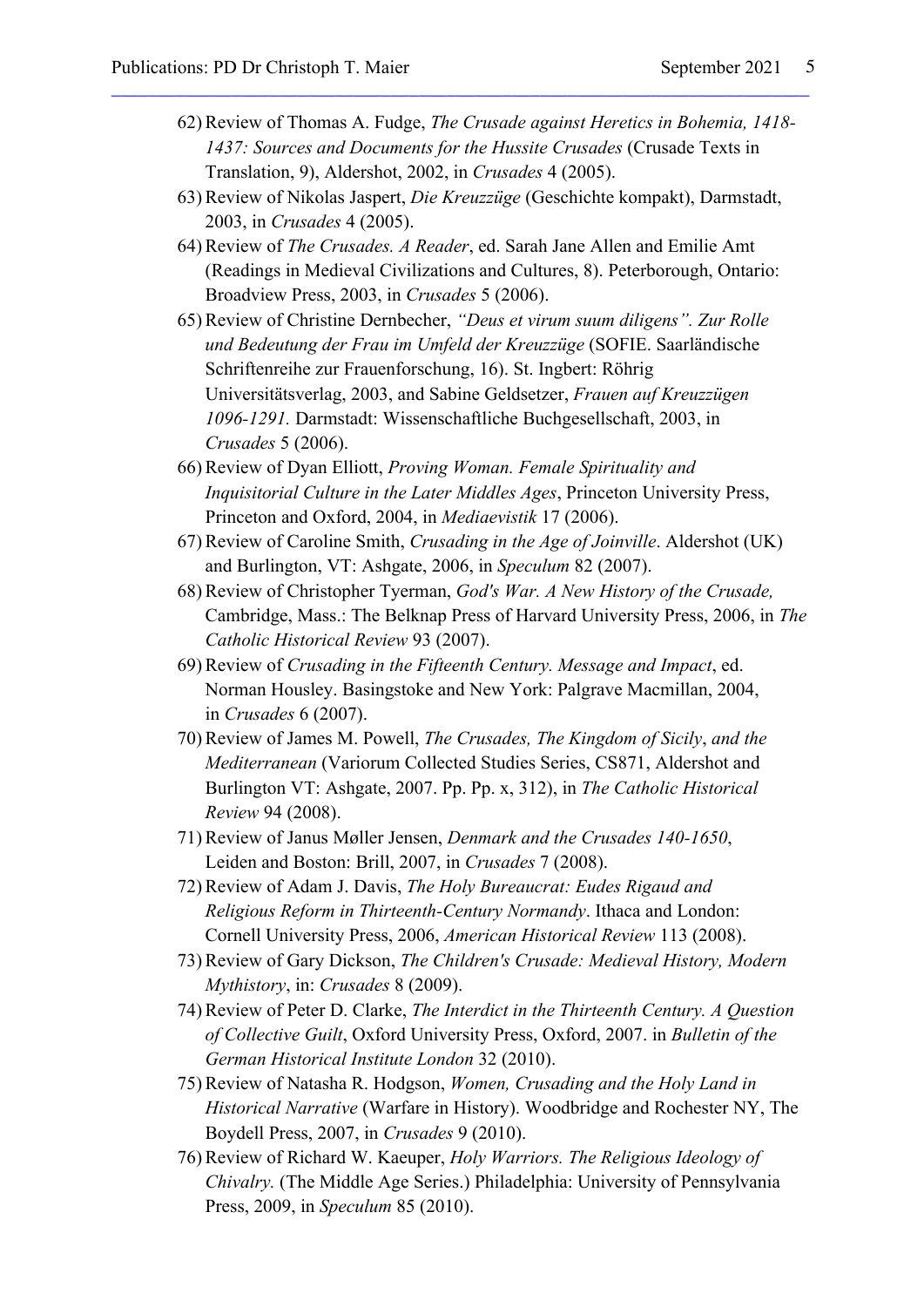77) Review of Giles Constable, *Crusaders and Crusading in the Twelfth Century*, Farnham and Burlington VT: Ashgate, 2008, in *Catholic Historical Review* 96 (2010).

\_\_\_\_\_\_\_\_\_\_\_\_\_\_\_\_\_\_\_\_\_\_\_\_\_\_\_\_\_\_\_\_\_\_\_\_\_\_\_\_\_\_\_\_\_\_\_\_\_\_\_\_\_\_\_\_\_\_\_\_\_\_\_\_\_\_\_\_\_\_\_\_\_\_\_

- 78) Review of *Prier et combattre: Dictionnaire européen des ordres militaires au Moyen Âge*, eds. Nicole Bériou and Philippe Josserand with a preface by Anthony Luttrell and historiographical introduction by Alain Demurger. Paris: Fayard, 2009, in *Crusades* 9 (2010).
- 79) Review of Christopher Tyerman, *The Debate on the Crusades* (Issues in Historiography). Manchester University Press: Manchester, 2011, in *Crusades* 11 (2012).
- 80) Review of Martin Völkl. *Muslime – Märtyrer – Militia Christi: Identität, Feindbild und Fremderfahrung während der ersten Kreuzzüge* (Wege zur Geschichtswissenschaft). Kohlhammer: Stuttgart, 2011, in *American Historical Review* (2013).
- 81) Review of Christiane Sutter, *Die Kreuzfahrerrezeption in der deutschen Malerei des 19. Jahrhunderts* (Karlsruher Schriften zur Kunstgeschichte, 5). Münster: Lit Verlag, 2012, in *Crusades* 13 (2014).
- 82) Review of Nicholas L. Paul, *To Follow in Their Footsteps: The Crusades and Family Memory in the High Middle Ages.* Ithaca and London: Cornell University Press, 2012, in *Crusades* 13 (2014).
- 83) Review of: Philip B. Baldwin, *Pope Gregory X and the Crusades*. (Studies in the History of Medieval Religion, Volume 41; Woodbridge and Rochester, NY: The Boydell Press, 2014), in *Catholic Historical Review* 101 (2015).
- 84) Review of: Alexander Berner, *Kreuzzug und Regionale Herrschaft. Die älteren Grafen von Berg 1147-1225*. Cologne, Böhlau, 2014), in: *German History* 33 (2015).
- 85) Review of: Jean Donnadieu, *Jacques de Vitry (1175/1180-1240) entre l'Orient et l'Occident: l'évêque aux trois visages*. (Témoins de notre histoire; Turnhout: Brepols, 2014), in *Catholic Historical Review* 102 (2016).
- 86) Review of: *Legati, delegatii e l'impresa d'Oltramare (secoli XII-XIII). Papal Legates, Delegates and Crusades (12th-13th century),* eds. M. P. Alberzoni and P. Montaubin (Ecclesia Militans 3; Turnhout: Bepols, 2014), in *Crusades* 16 (2017).
- 87) Review of: Hans Eberhard Mayer, *Von der* Cour des Bourgeois *zum öffentlichen Notariat. Die freiwillige Gerichtsbarkeit in den Kreuzfahrerstaaten* (Monumenta Germaniae Historica Schriften 70; Wiesbaden, Harrassowitz, 2016). in *Mitteilungen des Instituts für Österreichische Geschichtsforschung* 126 (2018).
- 88) Review of: *The Uses of the Bible in Crusader Sources*, ed. Elizabeth Lapina and Nicholas Morton (Commentaria, 7; Leiden, Brill, 2017), in *Crusades* 17 (2018).
- 89) Review of: Danielle E. A. Park*, Papal Protection and the Crusader. Flanders, Champagne, and the Kingdom of France, 1095-1222*. (Woodbridge, Boydell, 2018), in *Crusades* 18 (2019).
- 90) Review of: Constantinos Georgiou*, Preaching the Crusades to the Eastern Mediterranean. Propaganda, Liturgy and Diplomacy, 1305-1352* (London, Routledge, 2018), in *Crusades* 18 (2019).